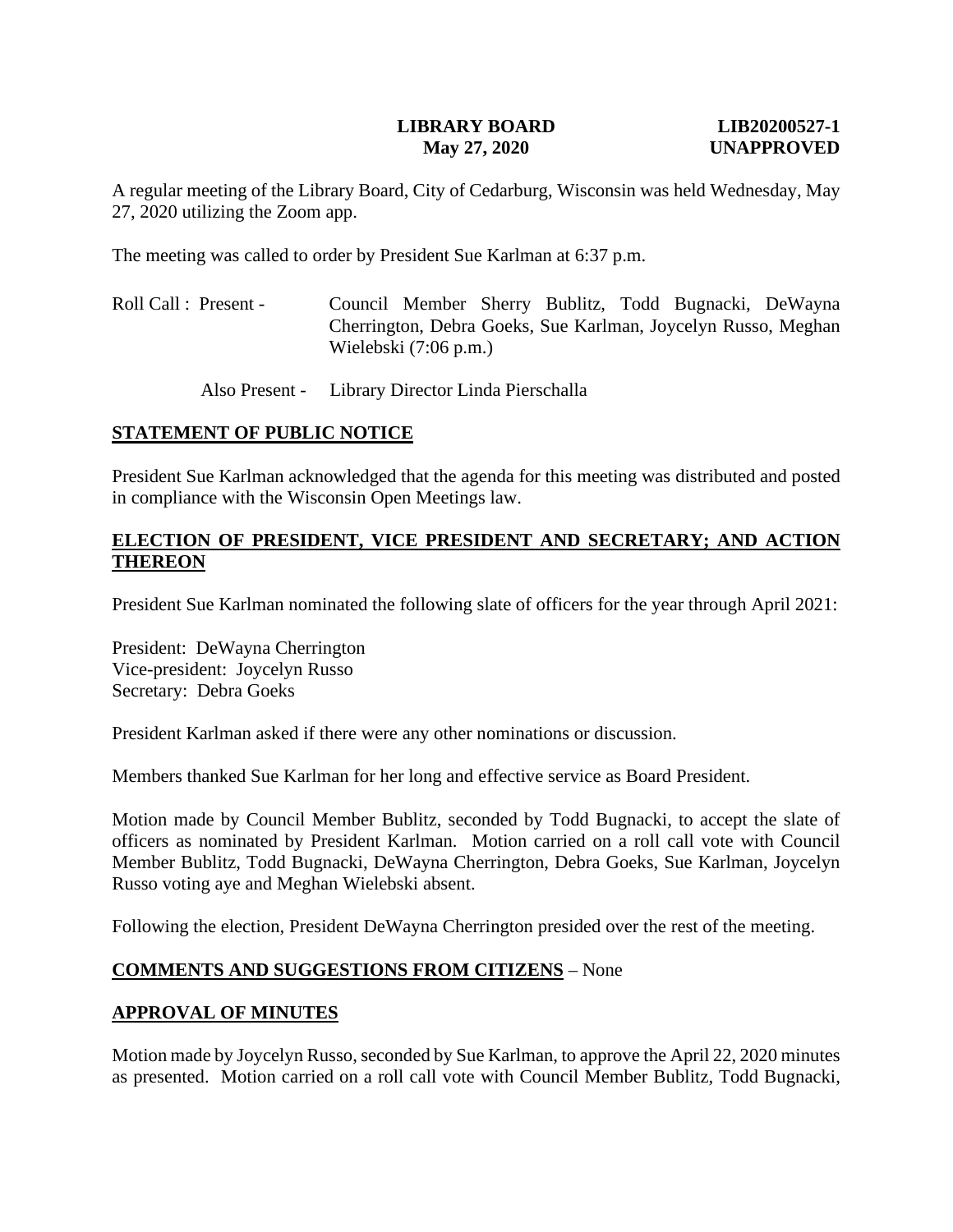### **LIBRARY BOARD LIB20200527-2 May 27, 2020 UNAPPROVED**

DeWayna Cherrington, Debra Goeks, Sue Karlman, Joycelyn Russo voting aye and Meghan Wielebski absent.

# **APPROVAL OF BILLS AND FINANCIAL STATEMENTS**

Director Pierschalla reviewed the financial statements. She noted that revenue from fees and fines is down because fines were suspended during the COVID-19 closure; she does not expect to recoup that revenue. Director Pierschalla and the staff recommend forgiving fines through the month of August as a good-will gesture toward the community.

Money from the book budget has been redirected to purchasing additional supplies needed to deal with the pandemic (Plexiglas screens, cleaning supplies, etc.). Director Pierschalla reviewed her expectations about other expense categories that have been affected by the changes to library operations due to COVID-19.

Motion made by Council Member Bublitz, seconded by Sue Karlman, to approve the bills and financial statements as presented. Motion carried on a roll call vote with Council Member Bublitz, Todd Bugnacki, DeWayna Cherrington, Debra Goeks, Sue Karlman, Joycelyn Russo and Meghan Wielebski voting aye.

Motion made by Todd Bugnacki, seconded by Meghan Wielebski, to forgive fines on overdue material through the month of August. The motion carried on a roll call vote with Council Member Bublitz, Todd Bugnacki, DeWayna Cherrington, Debra Goeks, Sue Karlman, Joycelyn Russo and Meghan Wielebski voting aye.

The library will forfeit some revenue but anticipates that community response will make up for it with donations and good will.

# **REPORTS**

# **Director's Report**

Director Pierschalla described the steps she's taken to implement the strategic plan goal of developing a marketing plan. She also reported on progress toward renovating spaces on the first and second floors into maker spaces and an additional study room. The library has received a grant from the Friends' Library Fund to pay for equipment and furnishings needed for this project. Director Pierschalla reviewed other items from her report, including that the Library has been asked to help Festivals of Cedarburg with activities for a "virtual festival" in June; and the activities the Library will offer in lieu of the Summer Reading Program.

### **School Report**

Todd Bugnacki explained how COVID-19 has changed the way the School District approaches its work and its plans for the resumption of school on September 8, 2020. School facilities will reopen to students and the community on July 1. Cedarburg School District is part of a consortium of districts in southeast Wisconsin that is looking at what other states are doing to reopen schools. Commencement for the class of 2020 is August 8, though it is not yet certain what form this will